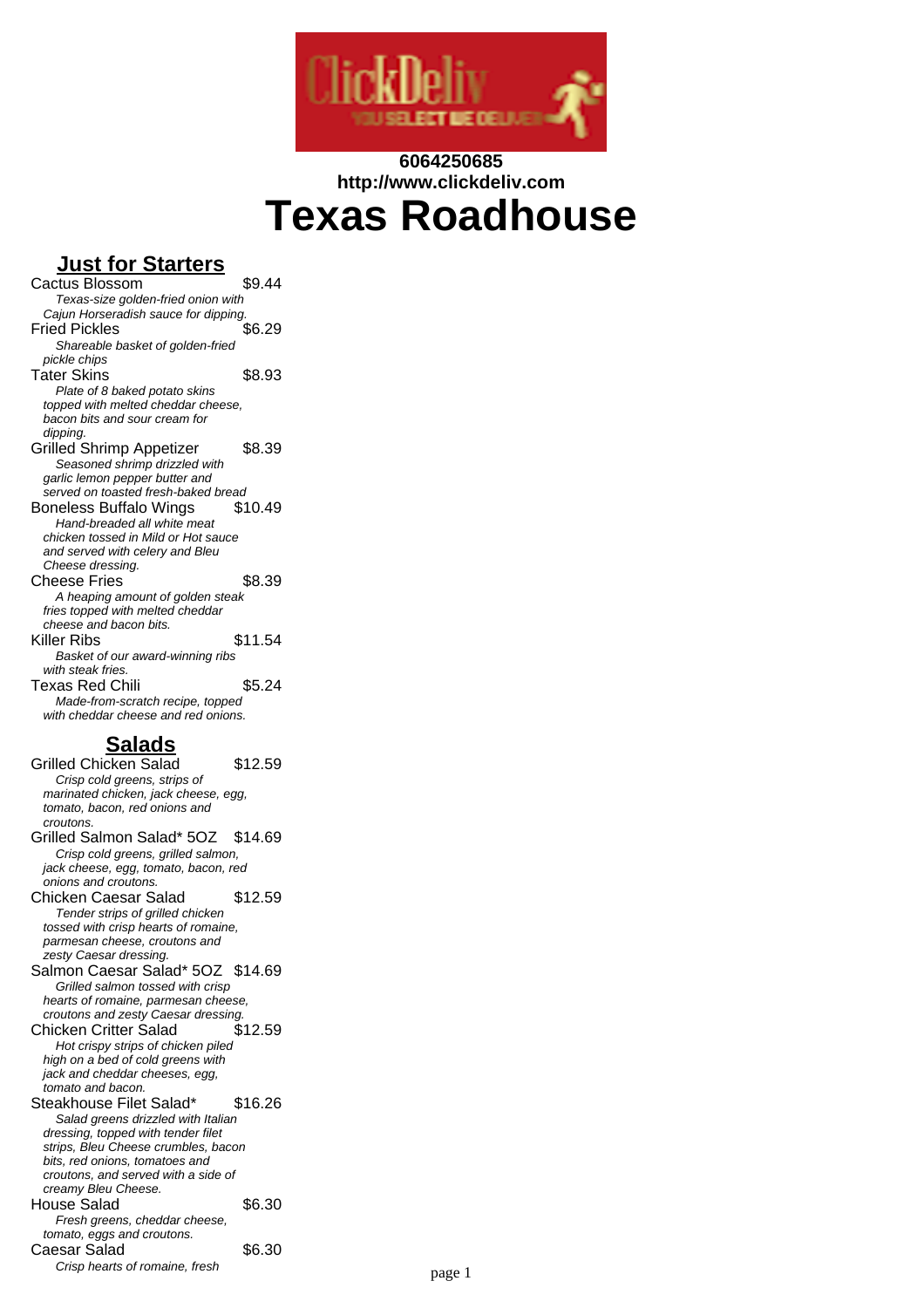parmesan cheese and made-from-scratch croutons tossed with our zesty Caesar dressing.

## **Hand-Cut Steaks**

USDA Choice Sirloin\* \$15.49 Lean, juicy steak priced at a great value. Served with choice of two sides. New York Strip\* \$23.09 Similar flavor to the sirloin with extra tenderness. Served with choice of two sides. Dallas Filet\* \$24.14 Our most tender steak that is lean and melts in your mouth. Served with choice of two sides. FT. Worth Ribeye 12oz \$24.14 Very juicy and flavorful from the marbling throughout the steak. Served with choice of two sides.

# **Chicken Specialties**<br>Country Fried Chicken \$15.23

Country Fried Chicken Tender, white meat chicken breast, hand-battered, golden-fried and topped with choice of gravy. Served with choice of two sides. Grilled BBQ Chicken \$15.23 Marinated 1/2 lb. breast basted in our BBQ sauce and served with choice of two sides. Chicken Critters \$15.23 All white meat chicken tenders, golden-fried and lightly crispy. Served with choice of two sides. Portobello Mushroom Chicken\$14.69 Grilled, marinated chicken breast with Portobello Mushroom sauce, jack cheese and parmesan cheese. Served with choice of two sides. Smothered Chicken \$15.23 Grilled, marinated chicken breast with saut ed onions, saut ed mushrooms and choice of melted jack cheese or made-from-scratch gravy. Served with choice of two

# **Fall-Off-The-Bone Ribs**

sides.

**Slow cooked with a unique blend of seasonings and our signature BBQ sauce. Served with choice of two sides.**

|           | -------- |         |
|-----------|----------|---------|
| Half Slab |          | \$19.94 |
| Full Slab |          | \$24.14 |
|           |          |         |

#### **Dockside Favorites**

Grilled Salmon\*-5oz or 8oz \$15.74 A Norwegian fillet salmon steak grilled moist and tender then topped with our lemon pepper butter. Served with choice of two sides. Fried Catfish -3pc or 4pc \$15.74 U.S. farm-raised catfish breaded in southern cornmeal and fried to a golden brown. Served with choice of two sides. Grilled Shrimp \$16.79 Large shrimp seasoned, grilled, drizzled with garlic lemon pepper butter and served over seasoned rice. Includes choice of two sides.

#### **Texas Size Combos**

Grilled BBQ Chicken & Ribs \$20.99 Grilled BBQ Chicken & Sirloin\$23.09  $607$ Chicken Critters & Ribs \$18.89 Chicken Critters & Sirloin\* 6oz\$20.99 Sirloin\* & Ribs  $$22.04$  page 2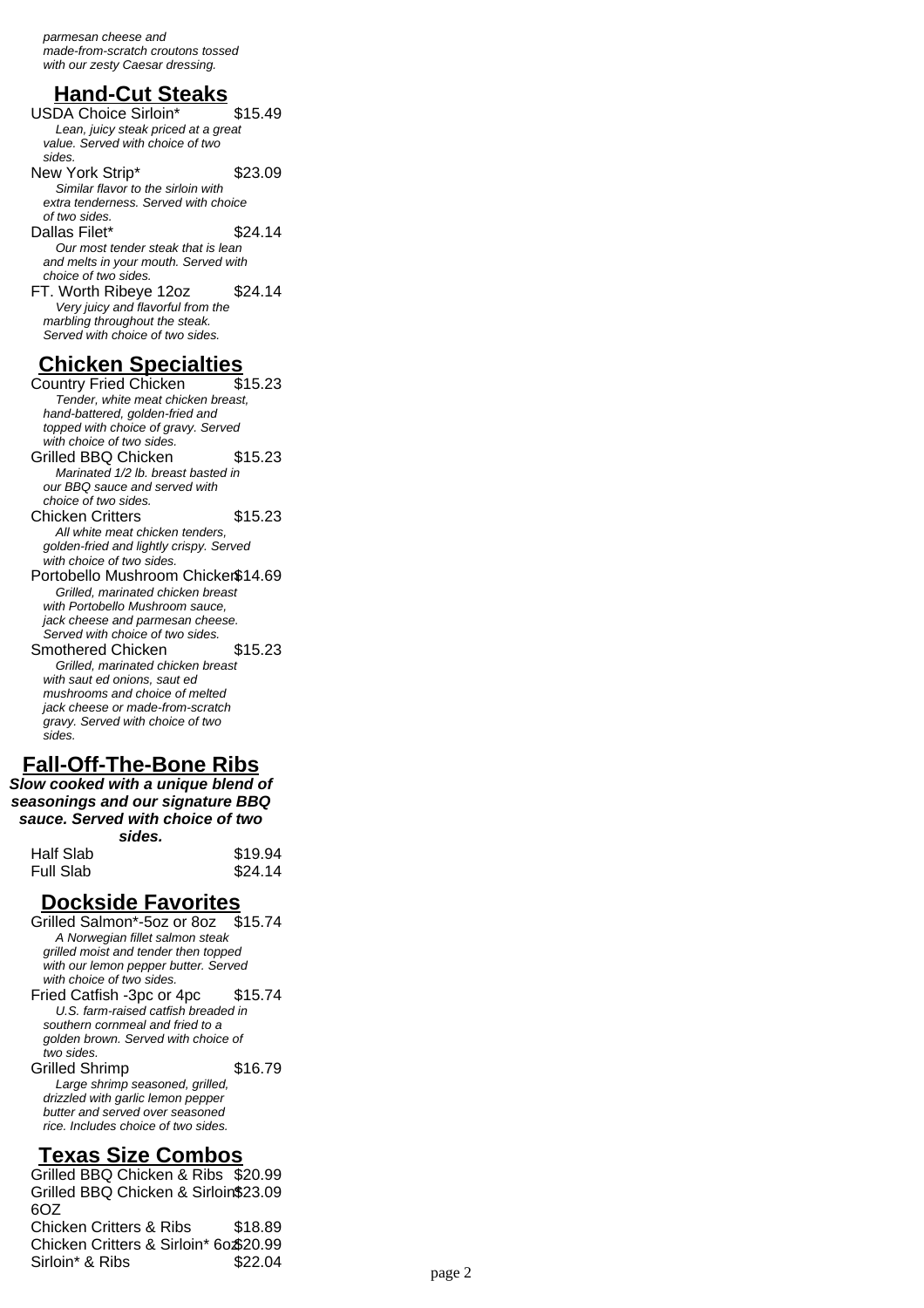| Sirloin* & Grilled Shrimp           | \$22.04 |
|-------------------------------------|---------|
| Ribeye* 10oz & Ribs                 | \$26.24 |
| Ribeye* 10oz & Grilled Shrim\$28.34 |         |
| Filet* 6oz & Ribs                   | \$28.34 |
| Filet* 6oz & Grilled Shrimp         | \$27.29 |

#### **Country Dinners**

Grilled Pork Chops\* \$15.74 Fresh, hand-cut, boneless chops lightly seasoned, grilled and served with Peppercorn sauce. Served with choice of two sides. Pulled Pork Dinner \$15.74 Tender, slow-cooked pork covered in our signature BBQ sauce and served with toasted fresh-baked bread and choice of two sides. Country Fried Sirloin \$15.74 Hand-battered, fresh-cut sirloin served crispy and golden, topped with cream gravy and served with choice of two sides. Country Vegetable Plate \$11.54 Choose a total of 4 side items (one salad only, please).

## **Kids & Ranger Meals**

All-Beef Hot dog \$7.34 An American classic served original style or topped with chili and cheese. Served with choice of one side and kid-sized soft drink, milk or juice. Kraft Macaroni and Cheese \$7.34 The cheesiest Mac in town served with choice of one side and kid-sized soft drink, milk or juice. Mini-Cheeseburgers \$7.34 Two small cheeseburgers on our fresh-baked bread served with choice of one side and kid-sized soft drink, milk or juice. JR. Chicken Tenders \$7.34 Tender, all white-meat chicken breaded and fried. Served with choice of one side and kid-sized soft drink, milk or juice. Grilled Chicken \$7.34 Strips of fresh, boneless chicken breast served with choice of one side and kid-sized soft drink, milk or juice. Ranger Meal - Chicken Critters \$9.44 Basket All white-meat strips, fried to a golden brown. Served with choice of one side and kid-sized soft drink, milk or juice. Ranger Meal - Andy's Steak \$11.54 USDA Steak. Served with choice of one side and kid-sized soft drink, milk or juice. Ranger Meal - Ranger Rib Basket \$11.54 Award-winning, fall-off-the-bone ribs served with choice of one side and kid-sized soft drink, milk or juice.

## **Burgers and Sandwiches**

Smokehouse burger \$12.59

#### **Sides**

| \$3.68 |
|--------|
| \$3.68 |
| \$3.68 |
| \$3.68 |
| \$3.68 |
| \$3.68 |
| \$3.68 |
| \$3.68 |
| \$3.68 |
|        |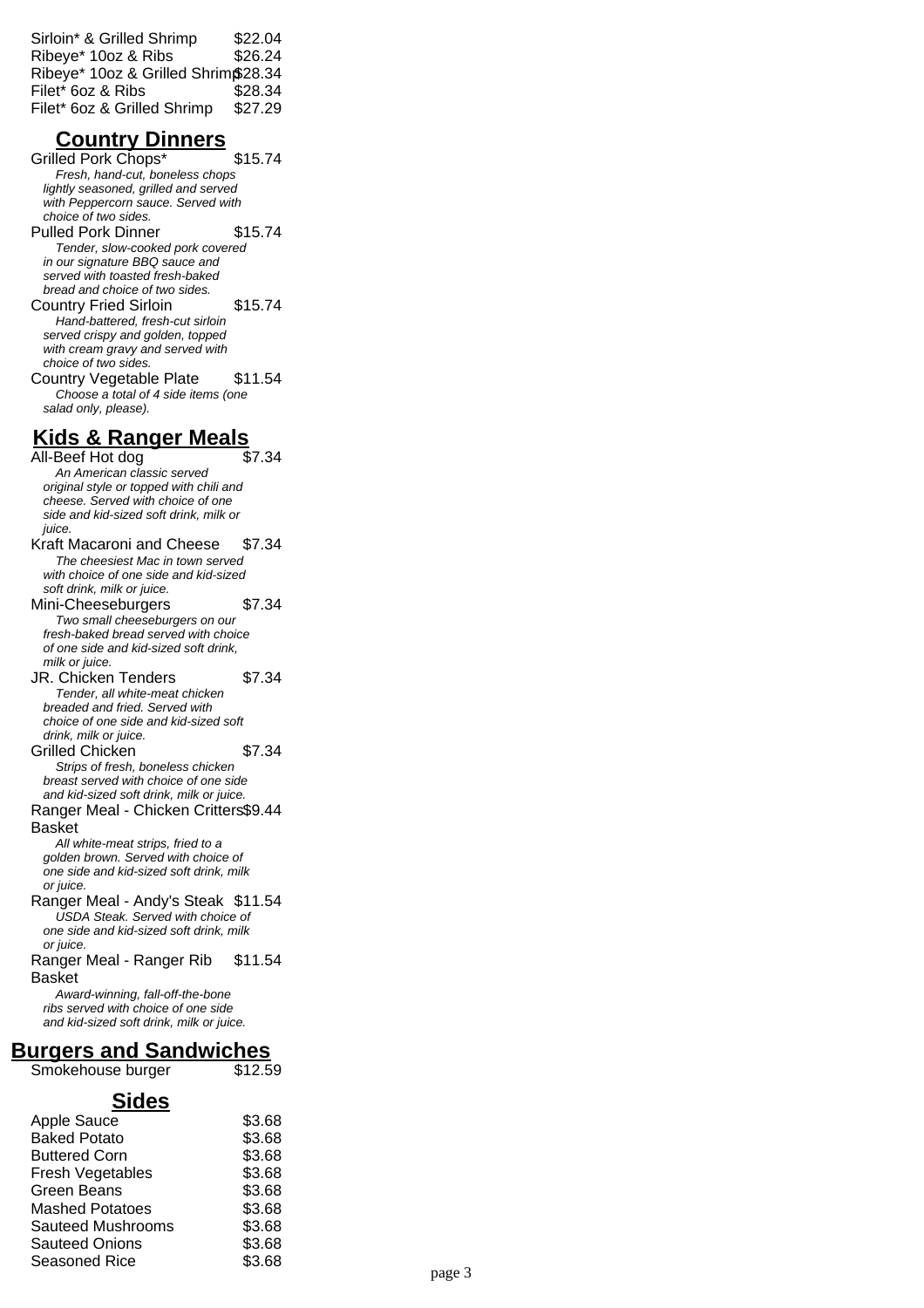| <b>Steak Fries</b><br><b>Sweet Potato</b>                                         | \$3.68<br>\$3.68 |  |
|-----------------------------------------------------------------------------------|------------------|--|
| <b>EXTRA'S</b><br><b>Half Dozen Rolls</b>                                         | \$3.66           |  |
| <u>Beverages</u>                                                                  |                  |  |
| Coca-Cola                                                                         | \$3.14           |  |
| Diet Coke                                                                         | \$3.14           |  |
| Sprite                                                                            | \$3.14           |  |
| Minute Maid Lemonade                                                              | \$3.14           |  |
| Sweet Tea                                                                         | \$3.14           |  |
| Unsweet Tea                                                                       | \$3.14           |  |
| Peach Iced Tea                                                                    | \$3.66           |  |
| Peach Sweet Tea                                                                   | \$3.66           |  |
| Raspberry Iced Tea                                                                | \$3.66           |  |
| <b>Raspberry Sweet Tea</b>                                                        | \$3.66           |  |
| Strawberry Iced Tea                                                               | \$3.66           |  |
| <b>Strawberry Sweet Tea</b>                                                       | \$3.66           |  |
| Minute-Maid Lemonade                                                              | \$3.14           |  |
|                                                                                   |                  |  |
| Wild Strawberry Lemonade                                                          | \$3.66           |  |
| <b>Blue Crush Lemonade</b>                                                        | \$3.66           |  |
| Red Raspberry Lemonade                                                            | \$3.66           |  |
| <b>Bottled Water</b>                                                              | \$4.19           |  |
| <b>Gallon Sweet Tea</b>                                                           | \$6.29           |  |
| Two Half Gallons of Slow Brewed<br>lced Tea                                       |                  |  |
| <b>Gallon Unsweet Tea</b>                                                         | \$6.29           |  |
| Two Half Gallons of Slow Brewed                                                   |                  |  |
| lced Tea                                                                          |                  |  |
| Gallon Minute Maid Lemonade\$6.29<br>Two half gallons of Minute Maid<br>Lemonade. |                  |  |
| Half Gallon Minute Maid                                                           | \$6.29           |  |
| Lemonade                                                                          |                  |  |
| One half gallon of Minute Maid<br>Lemonade.                                       |                  |  |

#### **\*Notice:**

**\*COOKED TO ORDER. CONSUMING RAW OR UNDERCOOKED MEAT, POULTRY OR SEAFOOD MAY INCREASE YOUR RISK OF FOODBORNE ILLNESS, ESPECIALLY IF YOU HAVE CERTAIN MEDICAL CONDITIONS.**

#### **DISCLAIMER**

**This restaurant is a non-participating restaurant. ClickDeliv does not represent or market this restaurant. By ordering online from ClickDeliv, you are agreeing to our terms & conditions & authorize ClickDeliv to order from Texas Roadhouse, pay for the order, collect payment from you, and deliver the order to you. Website prices may vary from dine-in prices and/or a service fee may apply. \*We do not prepare your food or your food order and we are not responsible" for mistakes made by the restaurant on your order, or quality & preparation of your food. We simply transport your food order to you by Independent Contracted Drivers who receive your food sealed by the restaurant and then placed in the proper insulated food carrying bag in order to transport your food in a healthy manner to you.**

## **Additional Disclaimer**